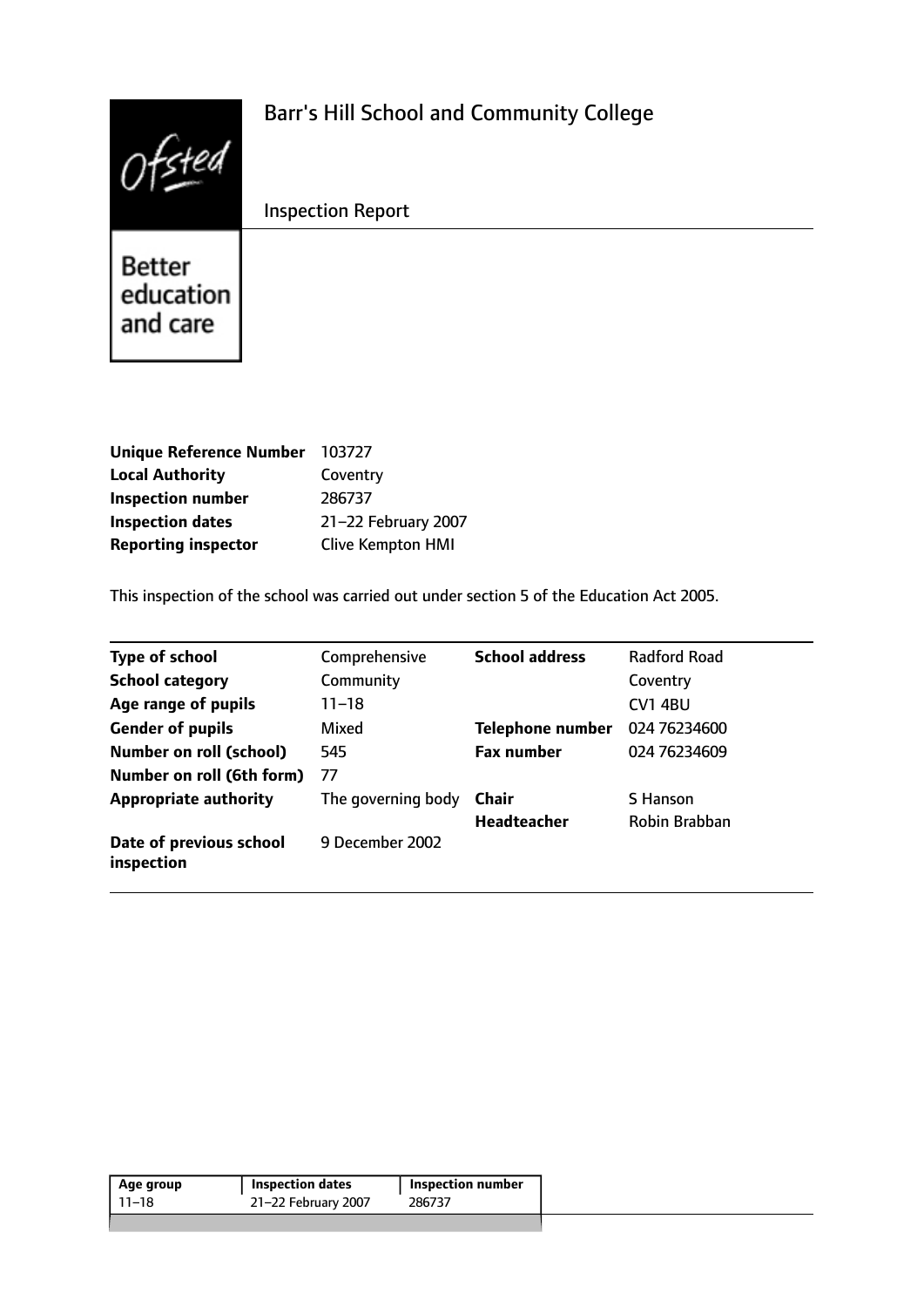© Crown copyright 2007

Website: www.ofsted.gov.uk

This document may be reproduced in whole or in part for non-commercial educational purposes, provided that the information quoted is reproduced without adaptation and the source and date of publication are stated.

Further copies of this report are obtainable from the school. Under the Education Act 2005, the school must provide a copy of this report free of charge to certain categories of people. A charge not exceeding the full cost of reproduction may be made for any other copies supplied.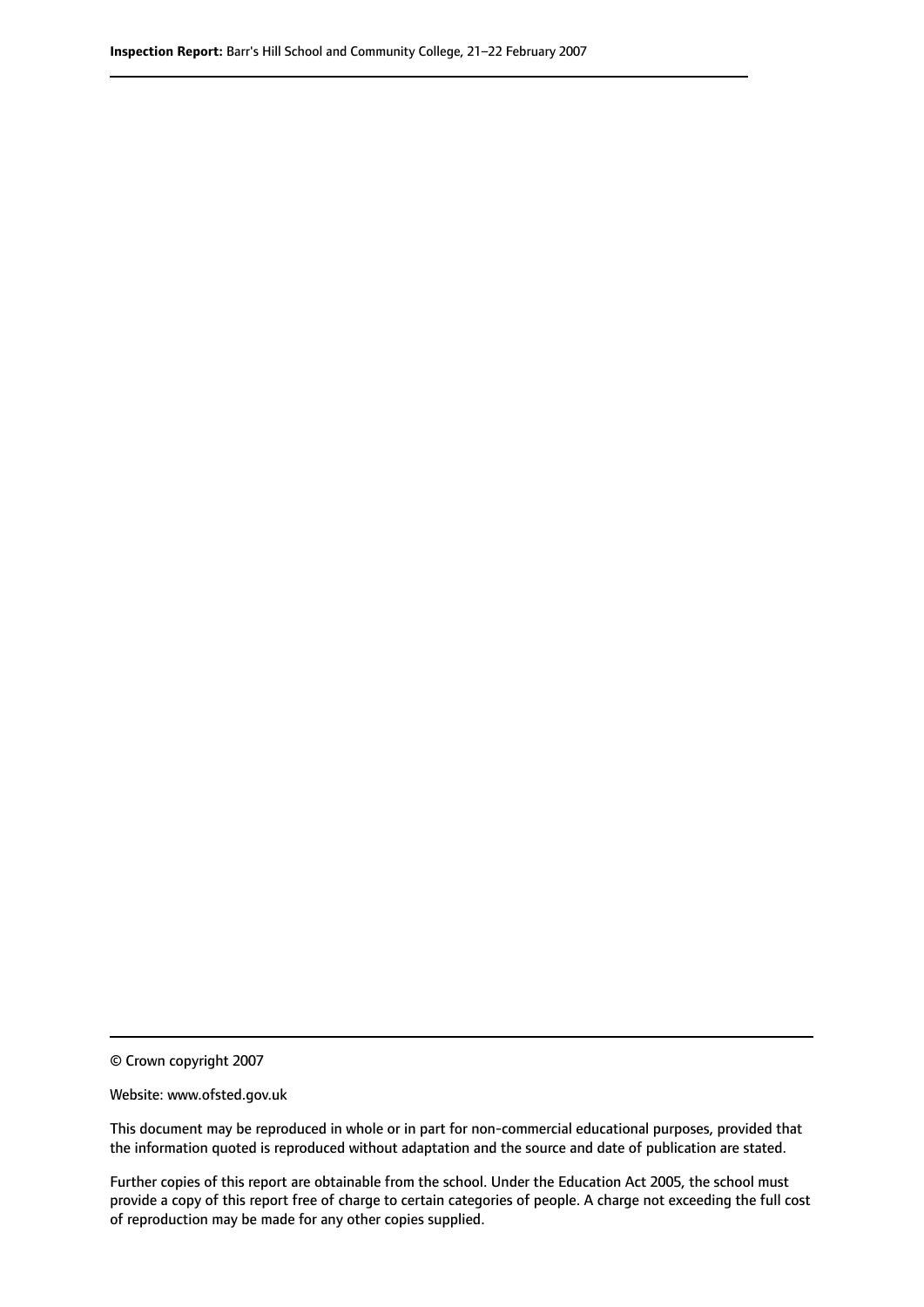## **Introduction**

The inspection was carried out by one of Her Majesty's Inspectors and three Additional Inspectors.

## **Description of the school**

Barr's Hill School and Community College is a small 11-18 inner city school serving a community amongst the most socially and economically disadvantaged in England. The site provides a pleasant learning environment. Pupils of all abilities from diverse backgrounds attend the school. Pupil mobility is high.

The school is a Full Service Extended School. It works well with community partners and as part of the North West Federation of Coventry schools to increase learning opportunities for pupils and the local community. The school is seeking Specialist School Status in Engineering (Construction).

### **Key for inspection grades**

| Grade 1 | Outstanding  |
|---------|--------------|
| Grade 2 | Good         |
| Grade 3 | Satisfactory |
| Grade 4 | Inadequate   |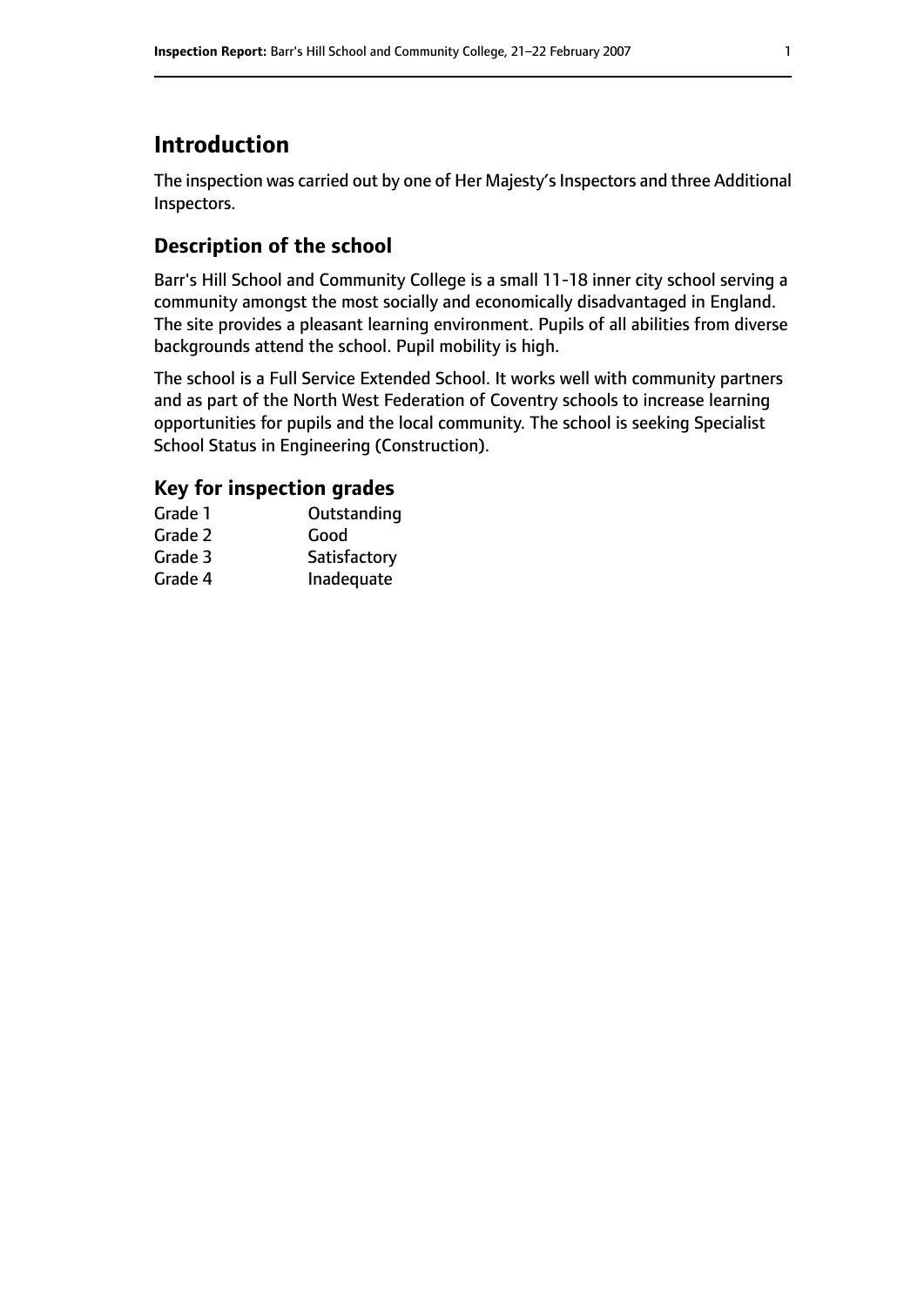## **Overall effectiveness of the school**

#### **Grade: 2**

Barr's Hill School and Community College is a good school that successfully meets the diverse needs of its pupils. One parent described the school as, 'A warm and welcoming school'. It is a good school because it cares strongly for all its pupils and, as a consequence, they all do well. Pupils behave well, are courteous to staff and visitors, and adopt positive attitudes to learning. The small size of the school means that every individual pupil is known well by all of the staff. Most of the pupils have low levels of attainment when they start the school and make good progress across Years 7 to 9. By the time they leave the school, either at age 16 or 18, they achieve standards that are broadly in line with national expectations. This is a considerable achievement, especially as nearly a quarter of the pupils did not start at Barr's Hill. Some came to the school as they were experiencing problems in other schools, and some are recent arrivals in this country. Even though some of these pupils have limited English, the good pastoral and academic support that is provided by the school enables them to settle quickly and make good progress. There are a few more able pupils throughout the school, however, who are not sufficiently challenged.

This positive support is due to the clear vision and direction of the headteacher, who leads the school well. His collegiate approach to management means that his senior team and middle managers all share in the responsibility for making sure that the school is always striving to get better. They share his dedication and aspiration to raise standards and improve the life chances for all pupils. They also know their strengths as a school and what they still need to do, such as continuing the drive for even higher standards of attainment for all pupils. All the points for improvement from the last inspection have been addressed successfully.

The overall quality of teaching is satisfactory, although good and even outstanding teaching was observed by inspectors. The monitoring and evaluation of teaching does not always identify areas for improvement precisely enough to improve the overall consistency of teaching throughout the school. Teachers are, however, constantly taking on new challenges. Supporting individual pupils is at the centre of the school's philosophy. As a result, the curriculum is constantly being reviewed to ensure relevance. New courses are started, or if not available in the school, provided by another school or further education college in the North West Federation of Schools. This partnership, working with a wide range of other schools and agencies, is strong and an outstanding feature of the provision. The Full Service Extended School provision is another example of the extra mile that the school goes to support its pupils. Courses, activities, room lettings, revision sessions, meeting spaces, holiday and weekend activities all take place at the school. The local policeman is also based at the school. These positive initiatives are all raising standards and improving community relations. The school offers good value for money.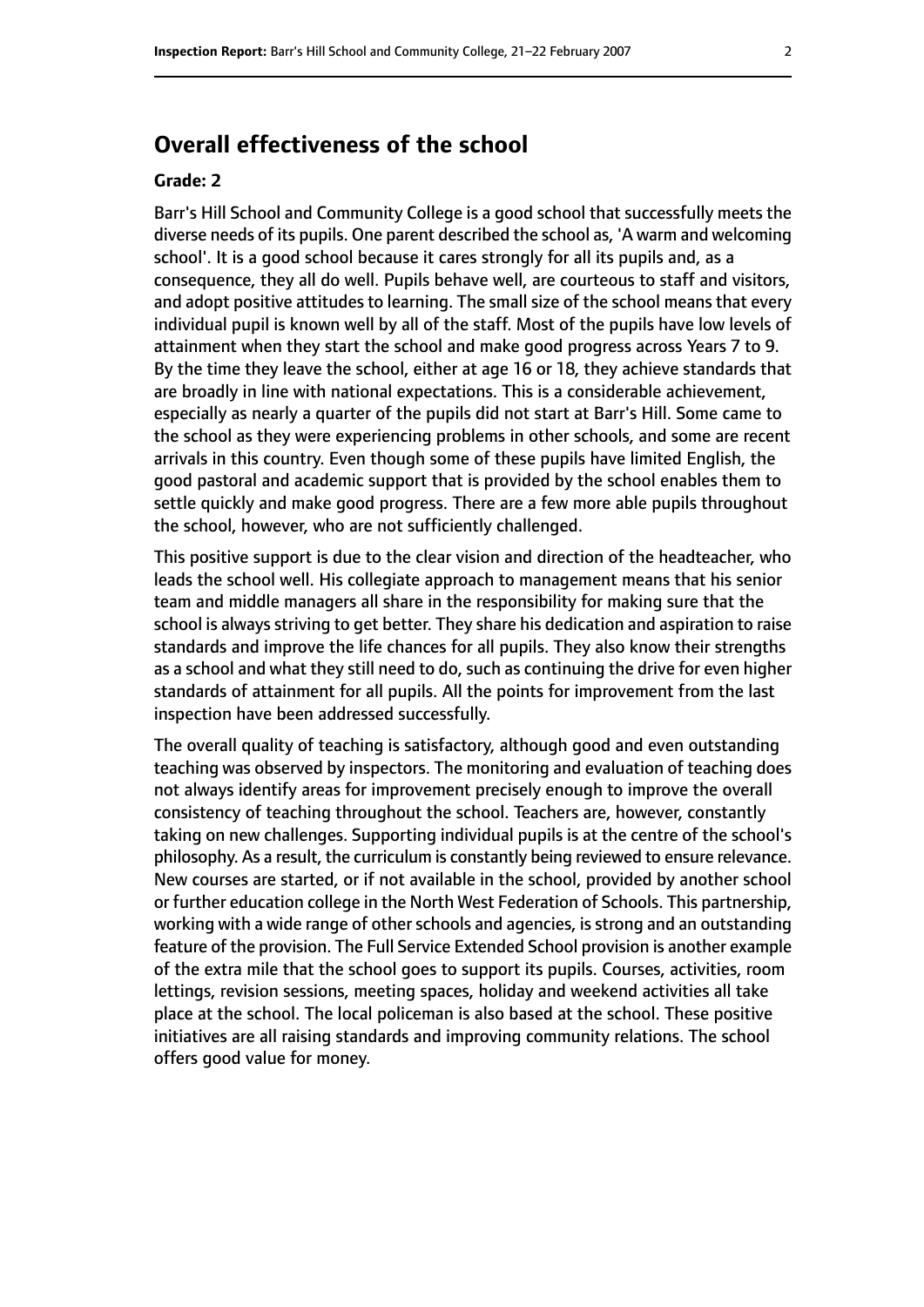### **Effectiveness and efficiency of the sixth form**

#### **Grade: 2**

The overall effectiveness and efficiency of the sixth form is good.

The small but growing sixth form operates within an efficient federation of eight schools. A wide range of courses is offered with many at advanced level. Leadership and management of the sixth form are good. Although there is an open access policy, good guidance ensures that courses are well matched to students' capabilities. Good teaching, coupled with a high level of support for individuals, enables students to achieve well and attain results in line with the national average. The sixth form offers good value for money.

### **What the school should do to improve further**

- Disseminate the good teaching practice to all staff to ensure that all have high expectations of what pupils can achieve.
- Provide more challenge for the higher attaining pupils in all lessons.
- Devise a more rigorous management system for monitoring the quality of teaching.

## **Achievement and standards**

#### **Grade: 2**

### **Grade for sixth form: 2**

Pupils achieve well across Years 7 to 11 and in the sixth form. The great majority of them make good progress.

Pupils enter the school with standards that are well below average and few have higher level skills. Weaknesses in literacy, particularly writing, constrain standards. In the national tests at the end of Year 9, standards are below average, but this represents good achievement, given the low prior attainment. Targets are challenging. In 2006, the target in science was surpassed while in English and mathematics targets were narrowly missed.

Standards in GCSE have shown strong improvement in recent years and are now broadly average. In 2005, the school enjoyed its best ever results by a significant margin. Whilst attainment dipped slightly in 2006, this still represented good achievement overall. Evidence gathered during the inspection showed that this good progress is being maintained. Pupils are on course to achieve their challenging targets. The small number of higher attaining pupils make satisfactory progress and need more challenge. Others, including those with learning difficulties and disabilities, achieve well.

Those students who decide to join the sixth form in the school enter with standards below the national level. Good teaching and support enable students to make good progress. Grades attained are in line with the national average.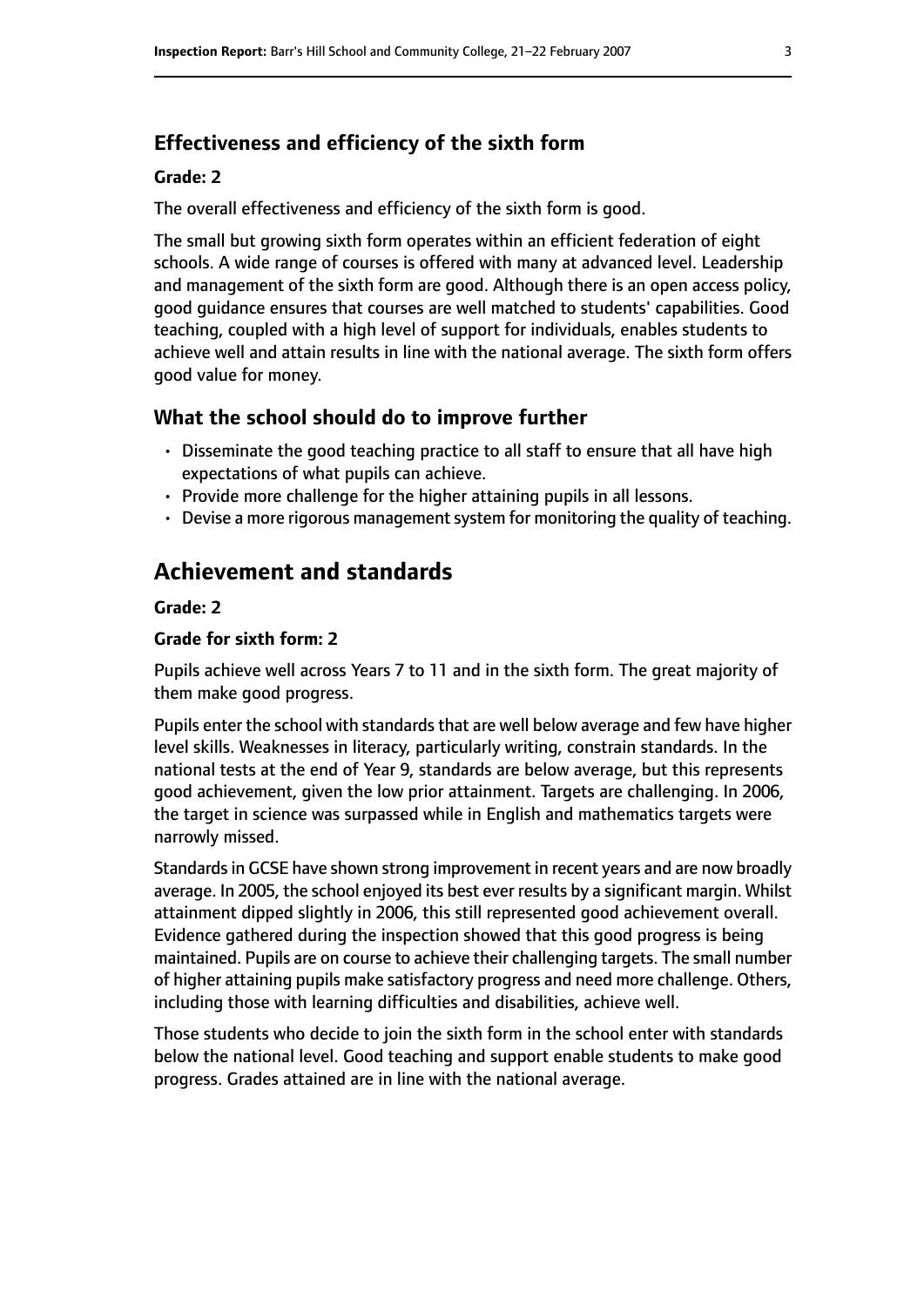### **Personal development and well-being**

#### **Grade: 2**

### **Grade for sixth form: 2**

The personal development and well-being of pupils is good in the main school and in the sixth form.

Pupils' spiritual, moral, social and cultural development is good. Assemblies encourage pupils to reflect on their lives. This unites the many faiths represented in the school. For example, pupils considered fasting in different religions on Ash Wednesday. Pupils have a strong sense of right and wrong and the school rightly takes pride in the marked reduction of name-calling. Pupils behave well, making the school a calm and orderly environment, promoting learning. Pupils learn from the very wide range of cultures represented in the school's population and this is augmented by many other cultural and educational visits. For example, four Year 9 girls met the Dalai Lama and Desmond Tutu at a conference in the USA as part of their work on establishing peace partnerships.

Over an extended period of time, the school hasimproved attendance. From a position in which nearly one out of every five days was missed, attendance has risen to being above the national average. A significant factor in the improvement has been the determined efforts to make the curriculum more relevant to pupils. Some of these courses, such as construction and beauty care, are taught at other educational institutions.

Pupils say they enjoy their education. They understand well what constitutes safe practices and a healthy lifestyle. They welcome the recent changes in the canteen and more pupils are now choosing healthy options. Participation in sport is high with well over half participating in additional sporting activities. Pupils play a valuable part in their local community, for example, Year 10 pupils take drama productions to local primary schools and fund-raising for charities is impressive. The school council has recently been reconstituted. It is beginning to play a part in the life of the school, for example, by instigating the decoration of toilets.

Workplace skills are well developed. All pupils take part in a well organised work experience programme. Pupils respond well when asked to work independently. Literacy and numerical skills are broadly average by the time pupils leave the school. Many pupils who enter university represent the first generation of their family to do so. The number of pupils not continuing in education or entering work with training after leaving the school is very low.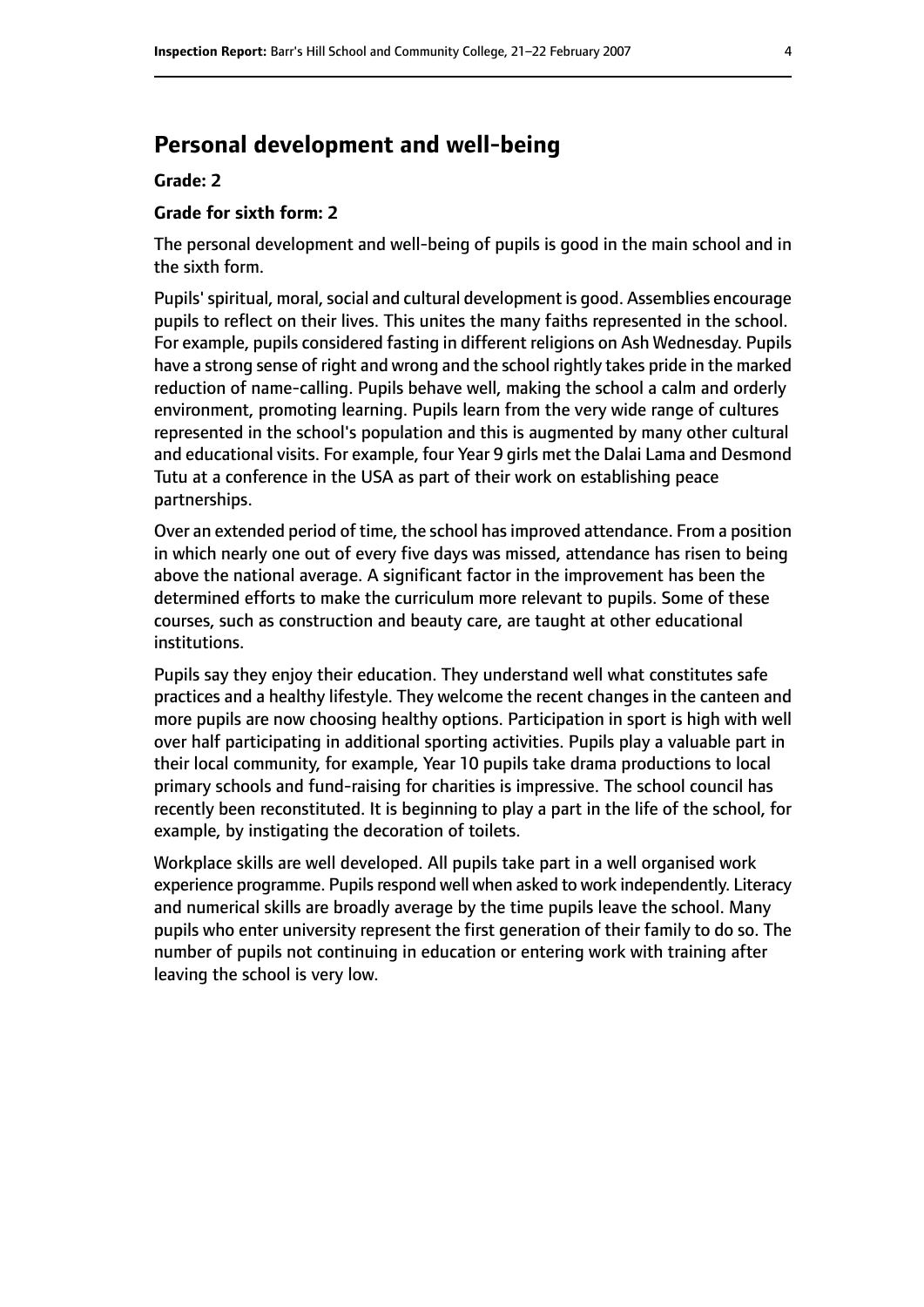## **Quality of provision**

### **Teaching and learning**

**Grade: 3**

#### **Grade for sixth form: 2**

Teaching and learning are satisfactory overall. Some teaching is good, especially in the sixth form. In some lessons, the teacher's good planning ensures that the learning activities are well matched to the clear objectives for the lesson and pupils' learning needs. Here, learning is consolidated by the constant revisiting of learning objectives and assessment of the progress being made. Some teachers are adept in the teaching of basic literacy skills, which has made a positive contribution to the progress of some groups of pupils. Some teachers provide pupils with opportunities to learn actively and to think creatively about how to improve their attainment. However, in a number of less successful lessons, the objectives are often too vague to give learning real direction and progress is too slow to raise attainment further. Too much time is spent listening to the teacher. Pupils follow passively and there is not enough challenge to achieve at a higher level. Not all teachers encourage pupils to learn independently.

Some teachers adapt their lessons skilfully in response to assessment information, ensuring that what they know about the pupils influences the content of the lesson and the way it is taught. Much marking is constructive and of benefit but some pupils' books do not contain enough assessed work or sufficient comments to support progress. The use of assessment during lessons is inconsistent. In some lessons, teacher, peer and self-assessment helps pupils to improve immediately but in many lessons it is limited.

### **Curriculum and other activities**

#### **Grade: 2**

#### **Grade for sixth form: 2**

The curriculum is good, both in the main school and in the sixth form. The school has been successful in developing a very diverse curriculum that meets the wide range of needs of its pupils, allowing them to follow different learning pathways according to their ability, aspirations and interests. This is commendable in a relatively small school.

Work-related learning, including work experience, makes good provision for the pupils. Vocational courses provide the necessary diversity to encourage pupils to remain engaged with education, sustain good attendance at school and have good attitudes to learning. These courses have helped raise attainment overall. The school has a good understanding of the need to prioritise the acquisition of the key skill of literacy to prepare pupils for future economic well-being. Literacy skills are taught well.

Pupils' prior attainment has been taken into account in planning the flexible curriculum. The school makes good provision for pupils who have learning difficulties and disabilities, pupils who do not join the school at conventional times, and pupils who need support in the acquisition of spoken and written English.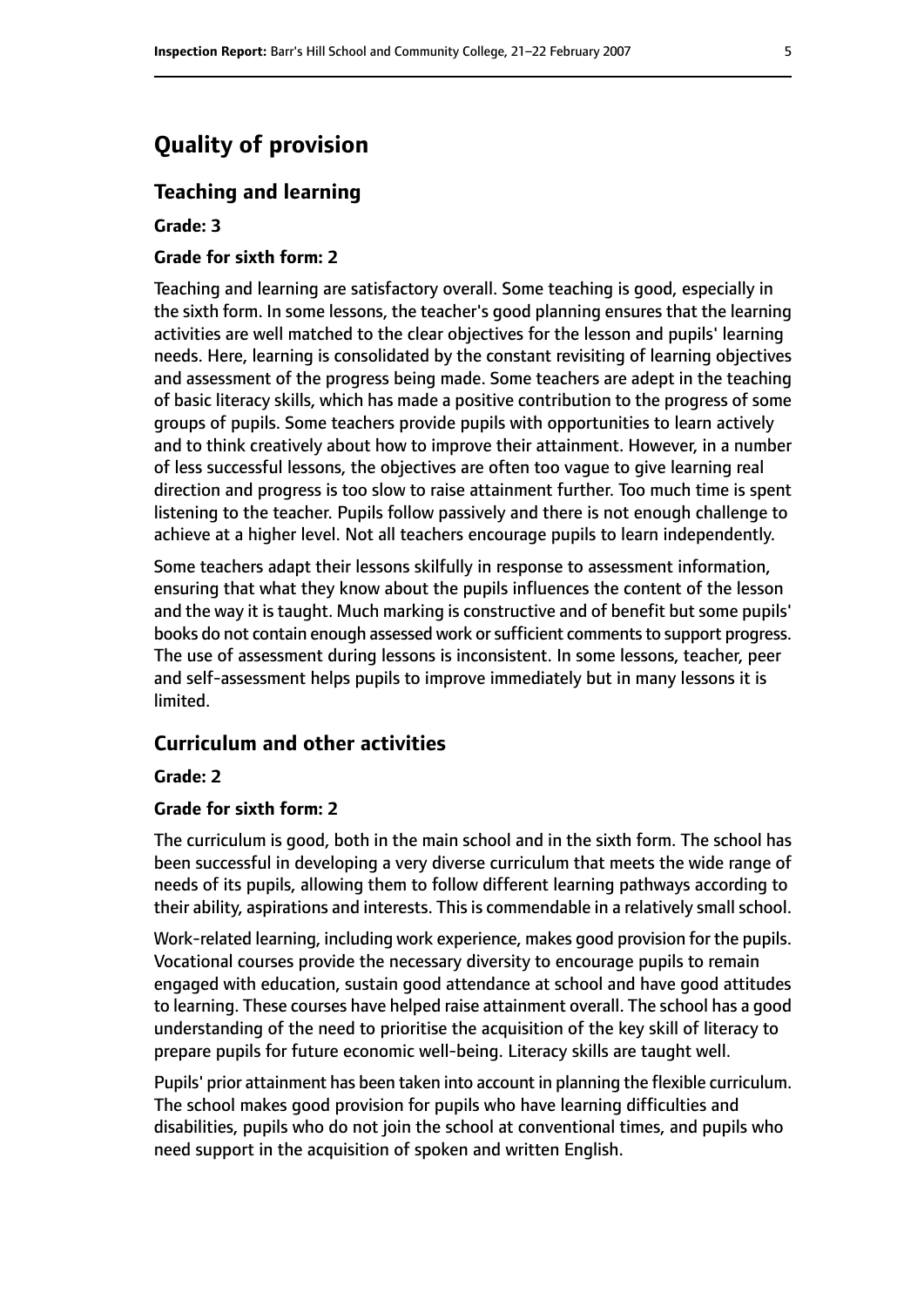The Full Service Extended School clubs, some of which are led by sixth form students, provide a good range of additional and out-of-hours learning and enrichment opportunities. These involve sport, leisure and cultural activities and also support classroom learning. All have a high level of participation.

### **Care, guidance and support**

### **Grade: 2**

### **Grade for sixth form: 2**

The care, guidance and support provided for learners are good. The school commits much time and energy to this aspect of its work. It involves a range of adults who work well together to safeguard pupils' welfare and well being, especially of those more vulnerable pupils. This has created a learning environment in which pupils feel secure. Parents report that 'staff listen and want to make a difference,' and this is evident in the lessons observed.

The school's tracking of pupils' progress is effective and provides staff with a clear view of which pupils need to be challenged and supported. Pupils value the support they are given and praise the days for setting targets. They are aware of their targets and say they know what they need to do to improve. In good lessons, teaching is focused on attaining targets.

Pupils say they receive sufficient advice and guidance to make informed choices about options and careers. Teachers' aspirations for pupils are high and this is a key feature of good lessons. Procedures to identify pupils who are at risk or in need of additional support are effective. Good provision is made for students with specific learning difficulties and disabilities and records show that most make good progress. The school works effectively to ensure that pupils whose first language is other than English and those children in public care receive appropriate academic and personal support, so they can succeed. Teaching assistants work productively and they have a positive impact on the pupils they support.

### **Leadership and management**

#### **Grade: 2**

#### **Grade for sixth form: 2**

Leadership and management are good. The headteacher leads with vision and purpose and is ably supported by a committed senior management team. All have clear roles and responsibilities. Over the last few years, the leadership and management of the school have been successful in significantly improving standards of attainment so that all pupils are now achieving well. They are not just content to rest on this level of achievement but are striving for even higher standards. The Full Service Extended School provision has had a major impact on the school and its community and involved more parents in the life of the school. The school is about to apply for Engineering (Construction) specialist school status, and this will provide another catalyst and challenge for improvement.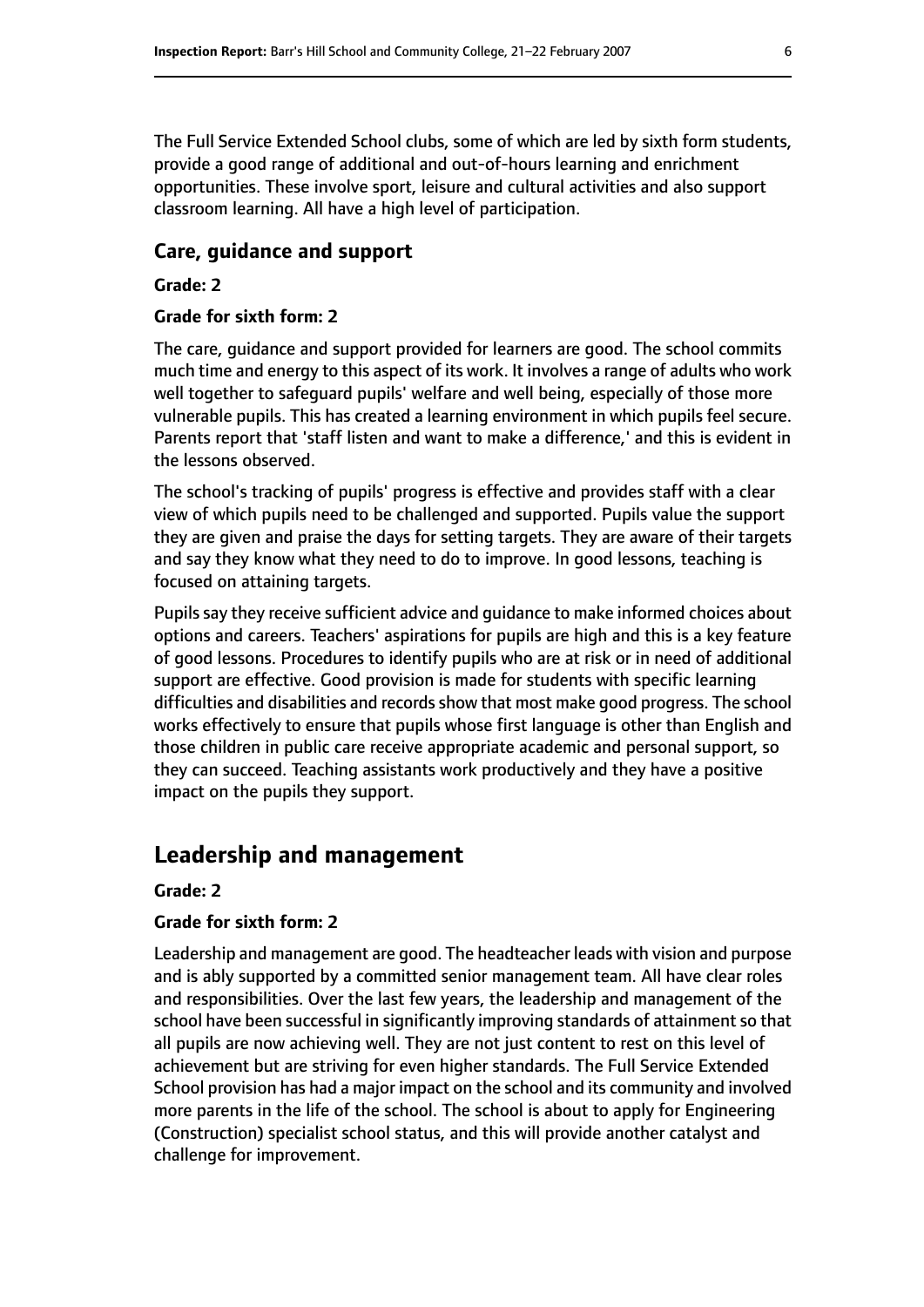The school's self-evaluation is largely accurate in its overall judgements. The self-evaluation process is also used by subject leaders and, whilst at an early stage of development and variable in quality, is becoming an increasingly useful tool for departmental review and development planning. Performance is monitored regularly and challenging targets are set for whole-school achievement. The monitoring of teaching, however, requires a sharper focus and more dissemination of the best teaching practice within the school. The nature of the small cohorts makes precise setting of whole-school targets for overall results in subjects difficult. The success of one child can add or subtract one percentage point to the statistics and cohorts vary enormously from year to year due to the high mobility of pupils. However, with its successes to date and its determination to improve, the management has an undoubted capacity to further improve provision and raise standards in the school. It knows that continuing to have higher expectations of the quality of teaching will be the driving factor.

Governance is good. Governors challenge the management to account for the standards pupils achieve. There is a full governing body and they support the work of the school well.

The range of links and partnerships with external agencies the school has developed is outstanding. All have a significant part to play in improving standards at Barr's Hill. All see their role as contributing to the big picture of developing young people to take their place in society. One partner described Barr's Hill as, 'A school where children thrive'. They enjoy working with Barr's Hill pupils and speak highly of the respect they have for the staff and pupils. Parents, too, are full of praise for what the school does for their children. One parent commented, 'Form tutors care about the individual pupil. They know every child well.'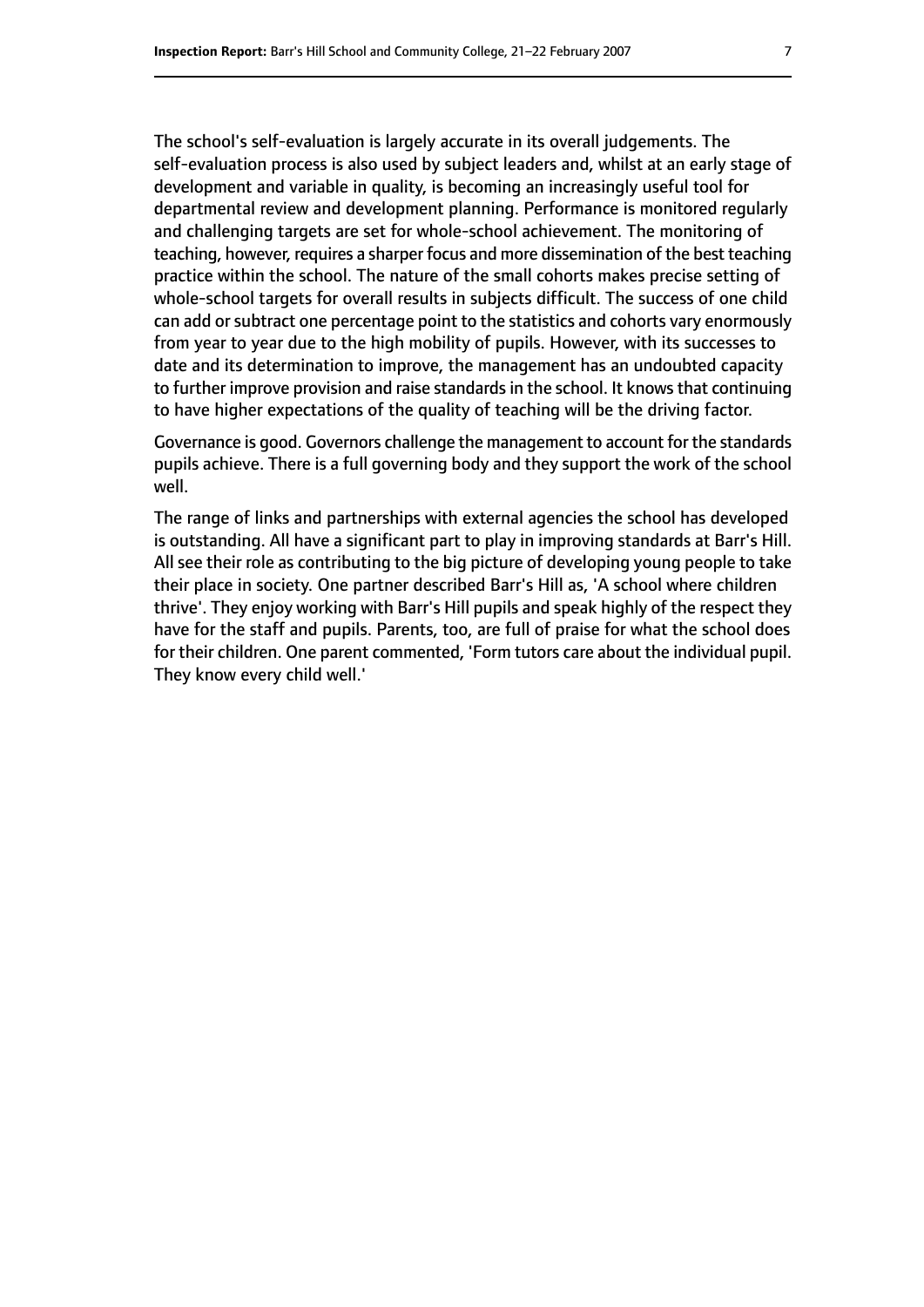**Any complaints about the inspection or the report should be made following the procedures set out inthe guidance 'Complaints about school inspection', whichis available from Ofsted's website: www.ofsted.gov.uk.**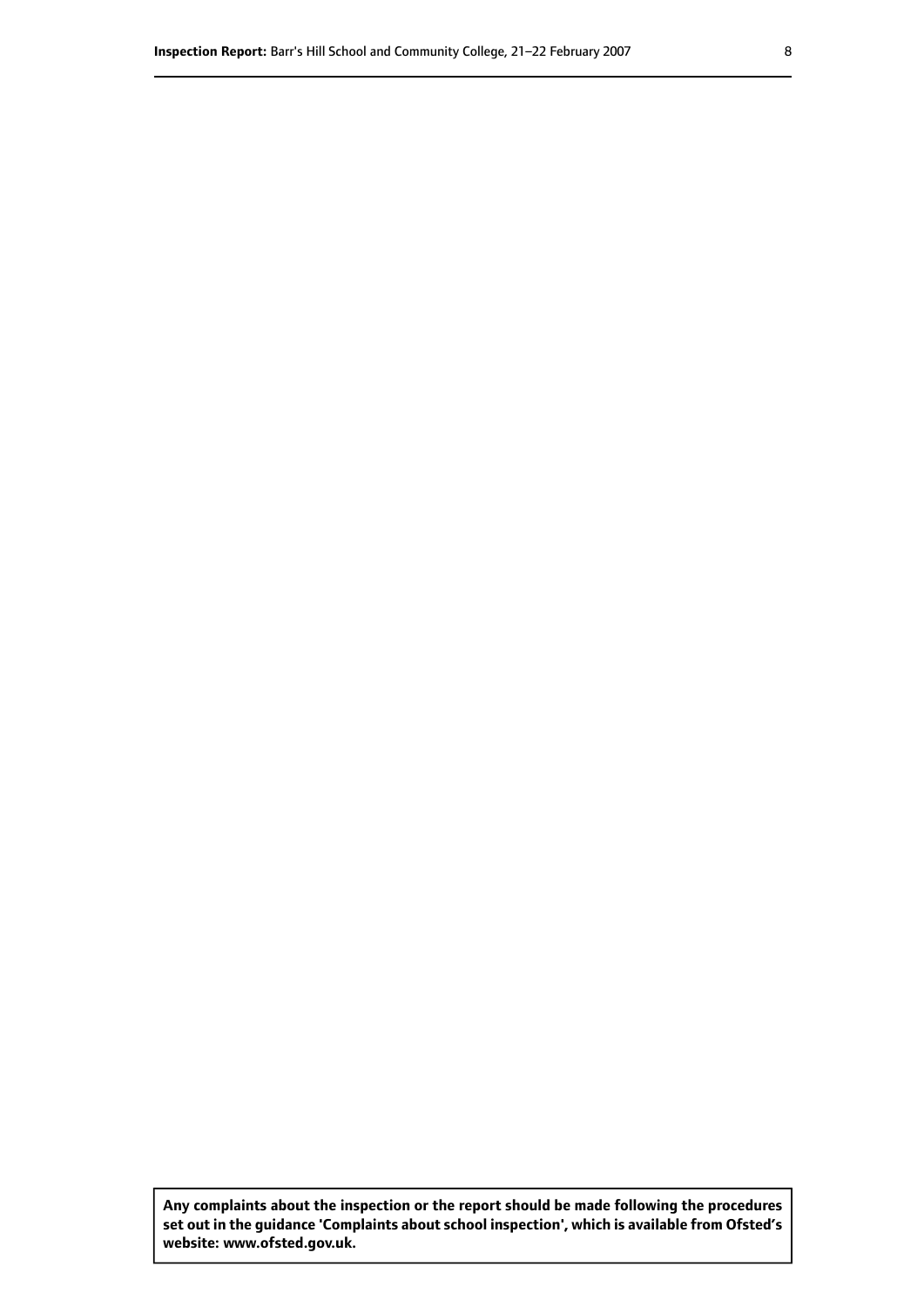# **Inspection judgements**

| Key to judgements: grade 1 is outstanding, grade 2 good, grade 3 satisfactory, $\mid$ | <b>School</b>  | $16-19$ |
|---------------------------------------------------------------------------------------|----------------|---------|
| and grade 4 inadeguate                                                                | <b>Overall</b> |         |

### **Overall effectiveness**

| How effective, efficient and inclusive is the provision of<br>education, integrated care and any extended services in meeting<br>the needs of learners? |     |     |
|---------------------------------------------------------------------------------------------------------------------------------------------------------|-----|-----|
| How well does the school work in partnership with others to<br>promote learners' well-being?                                                            |     |     |
| The effectiveness of the school's self-evaluation                                                                                                       |     |     |
| The capacity to make any necessary improvements                                                                                                         |     |     |
| Effective steps have been taken to promote improvement since<br>the last inspection                                                                     | Yes | Yes |

## **Achievement and standards**

| How well do learners achieve?                                                                               |  |
|-------------------------------------------------------------------------------------------------------------|--|
| The standards <sup>1</sup> reached by learners                                                              |  |
| How well learners make progress, taking account of any significant<br>variations between groups of learners |  |
| How well learners with learning difficulties and disabilities make<br>progress                              |  |

### **Personal development and well-being**

| How good is the overall personal development and<br>well-being of the learners?                                  |  |
|------------------------------------------------------------------------------------------------------------------|--|
| The extent of learners' spiritual, moral, social and cultural<br>development                                     |  |
| The behaviour of learners                                                                                        |  |
| The attendance of learners                                                                                       |  |
| How well learners enjoy their education                                                                          |  |
| The extent to which learners adopt safe practices                                                                |  |
| The extent to which learners adopt healthy lifestyles                                                            |  |
| The extent to which learners make a positive contribution to<br>the community                                    |  |
| How well learners develop workplace and other skills that will<br>contribute to their future economic well-being |  |

## **The quality of provision**

| How effective are teaching and learning in meeting the<br>full range of the learners' needs?          |  |
|-------------------------------------------------------------------------------------------------------|--|
| How well do the curriculum and other activities meet the<br>range of needs and interests of learners? |  |
| How well are learners cared for, guided and supported?                                                |  |

 $^1$  Grade 1 - Exceptionally and consistently high; Grade 2 - Generally above average with none significantly below average; Grade 3 - Broadly average to below average; Grade 4 - Exceptionally low.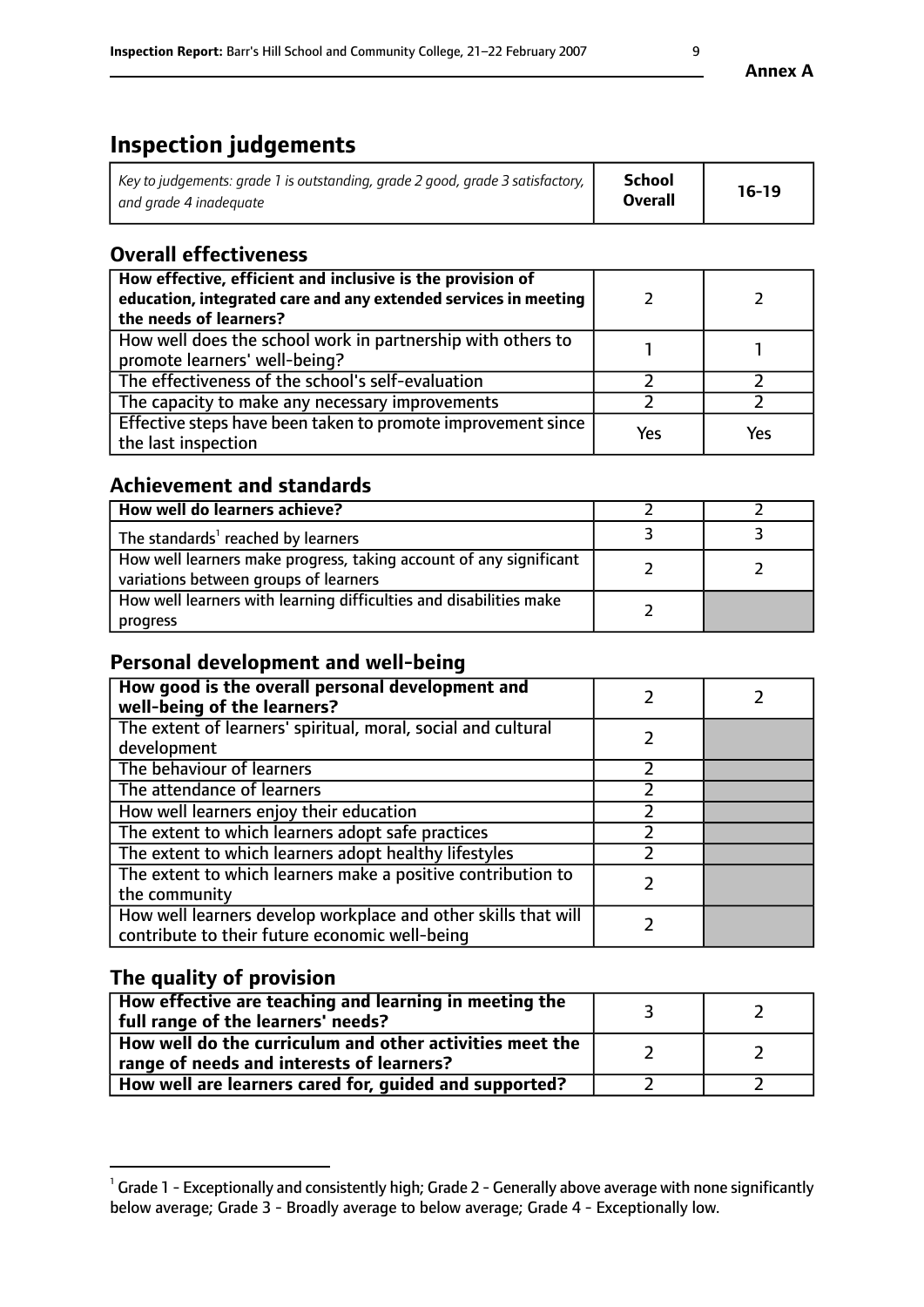### **Annex A**

## **Leadership and management**

| How effective are leadership and management in raising<br>achievement and supporting all learners?                                                 |     |            |
|----------------------------------------------------------------------------------------------------------------------------------------------------|-----|------------|
| How effectively leaders and managers at all levels set clear<br>direction leading to improvement and promote high quality of<br>care and education | 2   |            |
| How effectively performance is monitored, evaluated and<br>improved to meet challenging targets                                                    | 3   |            |
| How well equality of opportunity is promoted and discrimination<br>tackled so that all learners achieve as well as they can                        |     |            |
| How effectively and efficiently resources, including staff, are<br>deployed to achieve value for money                                             |     |            |
| The extent to which governors and other supervisory boards<br>discharge their responsibilities                                                     |     |            |
| Do procedures for safeguarding learners meet current<br>qovernment requirements?                                                                   | Yes | <b>Yes</b> |
| Does this school require special measures?                                                                                                         | No  |            |
| Does this school require a notice to improve?                                                                                                      | No  |            |